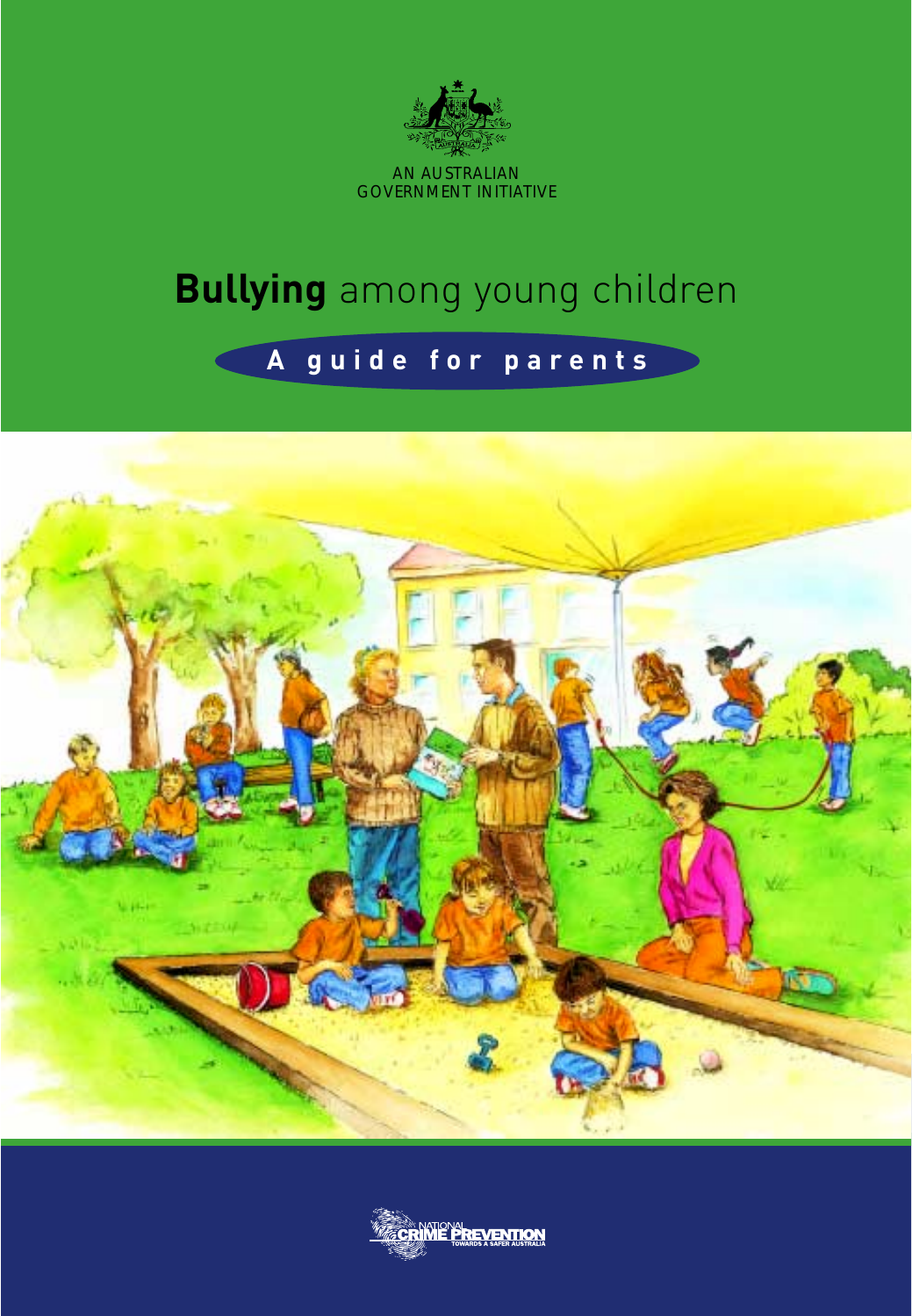## **Acknowledgments**

This booklet is one element of a project funded by the Australian Government's National Crime Prevention Program.

Thanks are due to the following for their comments on the text: Andrea Rankin, Jean Rigby, Ros Shute, Phillip Slee, Gill Westhop, Victoria Whitington and Alison Wotherspoon.

The description of bullying at preschool on page 2 is from Main, N. 1999, 'Children's perpetration of violence in early childhood: beyond conflict'. Paper presented at the 'Children and Crime: Victims and Offenders Conference'. Australian Institute of Criminology, Brisbane, 17-18 June 1999.

The recollection described on page 2 is from Mellor, A. 1993, 'Bullying and how to fight it'. The Scottish Council for Research in Education, Glasgow, page 4.

Author: Ken Rigby Adjunct Associate Professor School of Education University of South Australia

To order any National Crime Prevention publications please contact: Crime Prevention Branch Australian Government Attorney-General's Department Robert Garran Offices National Circuit BARTON ACT 2600

Ph: +61 2 6250 6711 Fax: +61 2 6273 0913

Publications are also available at www.crimeprevention.gov.au

Bullying among young children: A guide for parents Australian Government Attorney-General's Department, Canberra

© Commonwealth of Australia December 2003

ISBN 0 642 21029 2 Bullying among young children: A guide for parents

The views expressed in this publication are those of the author and do not necessarily represent the view of the Australian Government. Whilst all reasonable care has been taken in the preparation of this publication, no liability is assumed for any errors or omissions.

See also:

ISBN 0 642 21030 6 Bullying among young children: A guide for teachers and carers

ISBN 0 642 21040 3 A meta-evaluation of methods and approaches to reducing bullying in pre-schools and primary schools in Australia

Design: She Creative Pty Ltd, Adelaide Print: Finsbury Printing, Adelaide Publisher: Australian Government Attorney-General's Department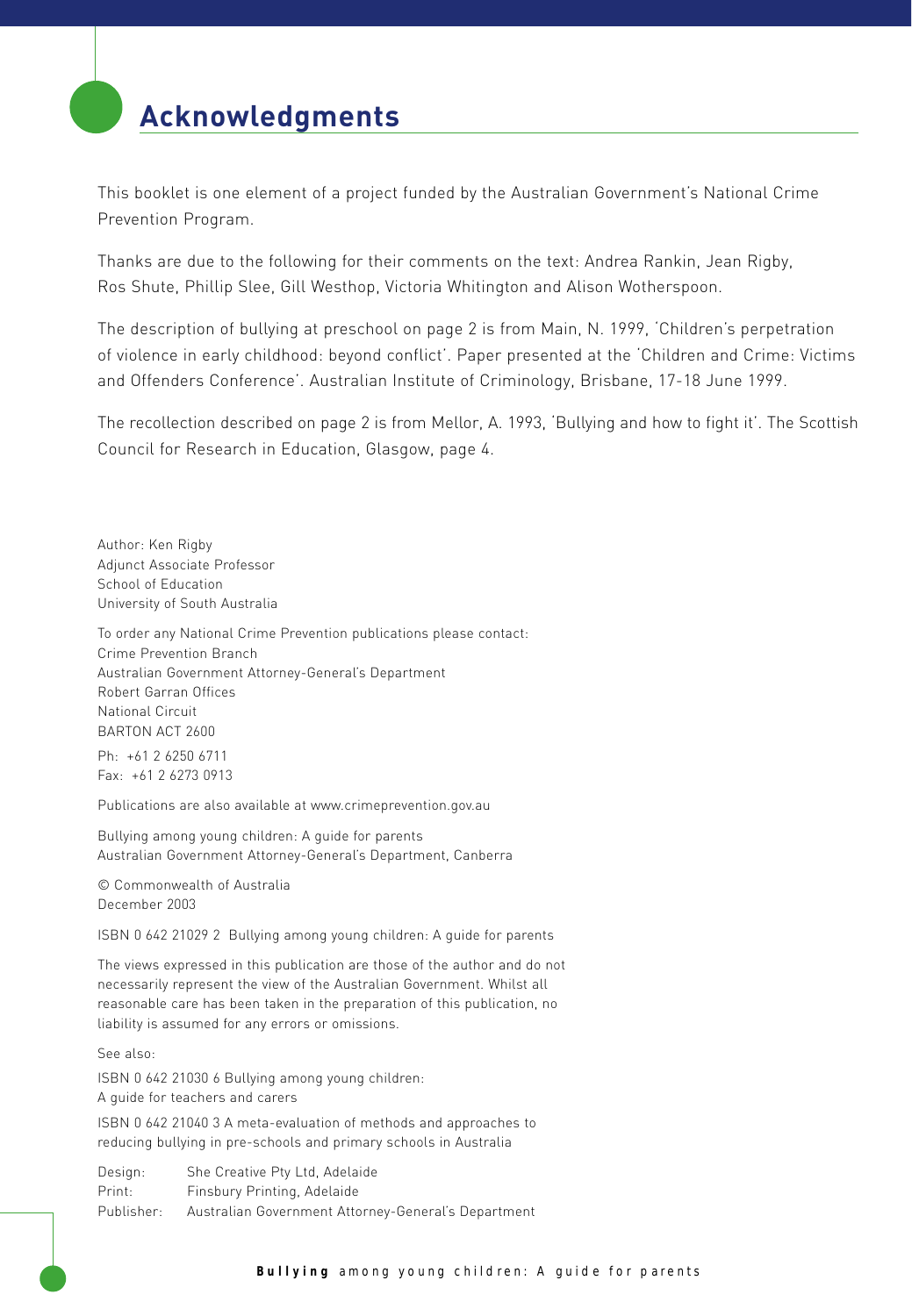## **Foreword**

Bullying in schools is an area of considerable concern to the community and the Australian Government.

Most work on this issue relates to older children — very little has been done in relation to children aged 4-8 years. However, research indicates that the early years of life are a crucial time for the development of an individual's health and wellbeing.

This means we must learn how to address problem behaviours such as bullying as early in a young person's life as possible, to reduce the risk of long-term damage.

A child who has been the victim of bullying can experience problems with their physical and psychological health, educational attainment and social development.

Of equal concern, a child who bullies another child is at risk of becoming involved in criminal or anti-social behaviour later in life.

As many as one child in six in Australia is bullied by another child or group of children on a weekly basis — an alarming statistic given the possible consequences.

It is important that teachers, carers and parents recognise bullying behaviours and work together to help children who bully and children who are bullied learn to live and play together in a healthy, positive way.

The Australian Government is committed to helping children get off to the best start possible, and is developing a National Agenda for Early Childhood to support this goal. The Government has also provided national leadership in producing the 'National Safe Schools Framework' with the support of the States and Territories. The Framework provides an agreed national approach to help schools and their communities address issues of bullying, harassment, violence and child abuse and neglect. It emphasises the importance of parents and teachers working together to create safer, more supportive learning environments. The Government has committed \$4.5 million to fund specific teacher professional development, school grants and resources in support of the Framework.

Bullying is a significant issue and resources to address it are a very practical and important place to begin. Every child deserves to grow up in a safe, healthy, well-balanced and supportive environment. We are all responsible for ensuring this happens.

The National Crime Prevention Program has funded this information booklet and another for teachers, as well as a 30-minute video featuring early childhood educators and parents who have had to deal with bullying among young children, to help you handle bullying among the children in your care.

N. Ill

**Chris Ellison** Minister for Justice and Customs Senator for Western Australia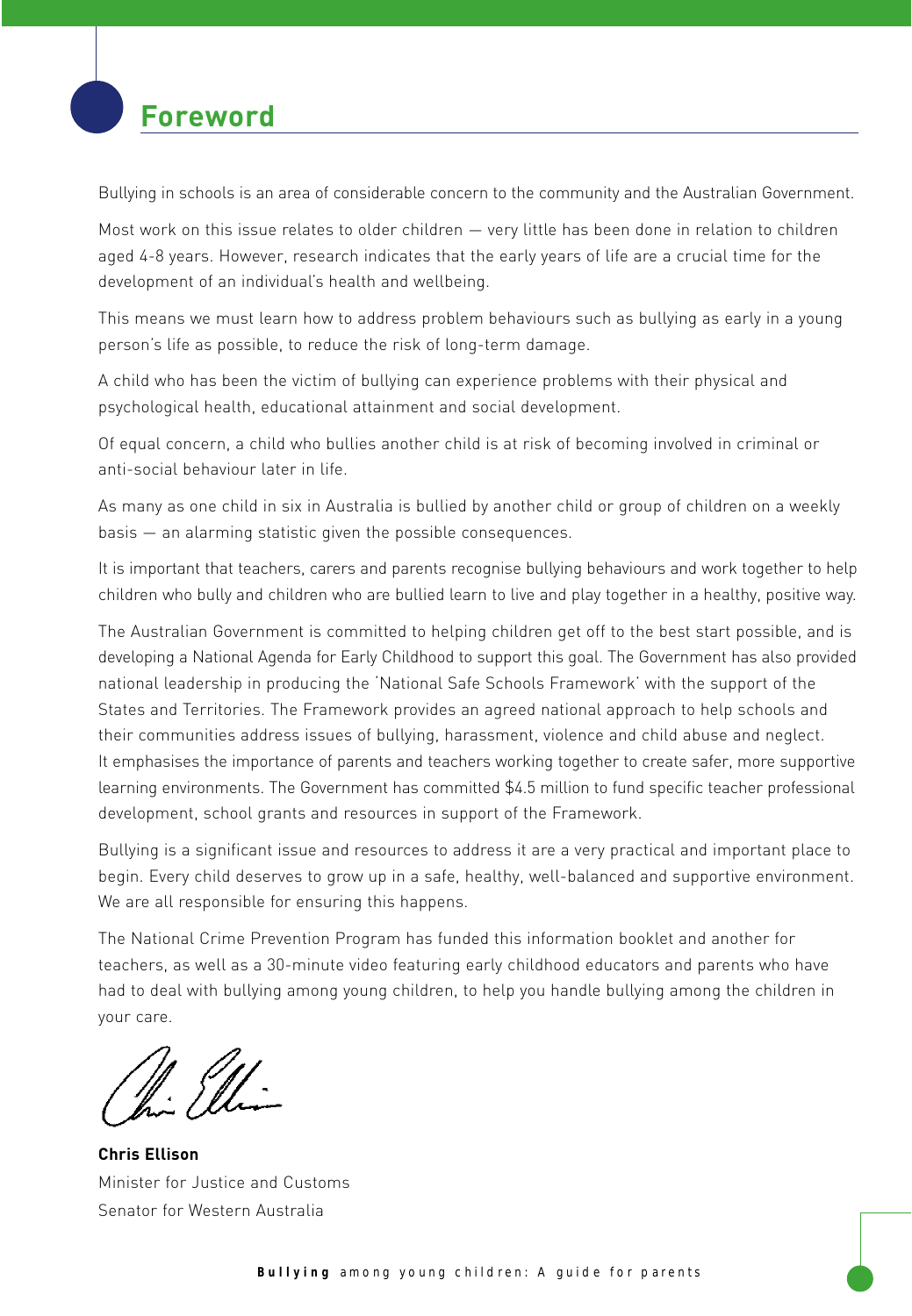## **Contents**

- Introduction
- Bullying in early educational settings
- What exactly is bullying?
- Identifying bullying
- Children watching bullying
- Parents encouraging children to help the bullied child
- The child who is victimised
- How parents can help the bullied child
- The child who bullies others
- 10 How parents can help the child who bullies
- Parents working with teachers
- 12 Resources to help parents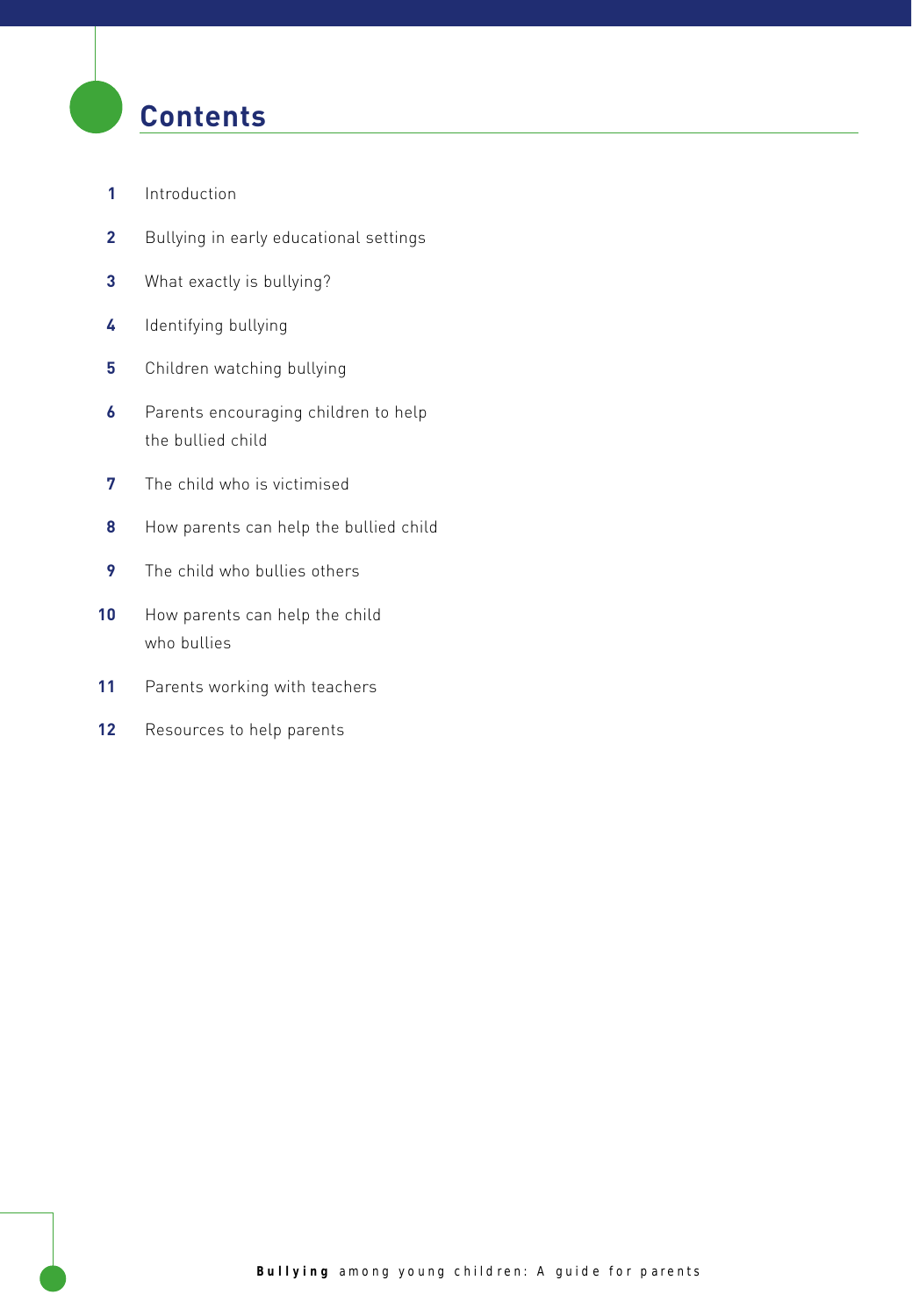## **1 Introduction**

In every setting where children come together, whether it is school, preschool, kindergarten or childcare, bullying can be observed. It has always been so. The difference is that these days we are seeing that for some children bullying is a serious problem that needs to be addressed not only by teachers and carers but by the whole community. Parents of young children have an especially important part to play.

In Australia, on average one child in six is bullied by another child or a group of children on a weekly basis. Sometimes the bullying is not very severe and may consist mainly of mild teasing and non-inclusion in some activities. Some children take it in their stride and are not unduly bothered. But if the bullying goes on, as it sometimes does, for months and even years, then even the most resilient children may become miserable, angry and hate being at preschool or school. On occasions children are assaulted by a stronger child or by groups of children, or utterly excluded, and this can be profoundly upsetting.

It is of deep concern to many parents when children are treated badly by their peers and become depressed, sometimes ill or even suicidal.

There is also concern about children who bully others.

Among children who bully, some are very unhappy. Unless someone helps, the risk is that they may grow up to do further harm to others as well as themselves.

This booklet is intended to help parents who are worried because their child is being bullied or because their child is bullying others.

The booklet also seeks to encourage every parent to help make their child's school or centre a happier and safer place.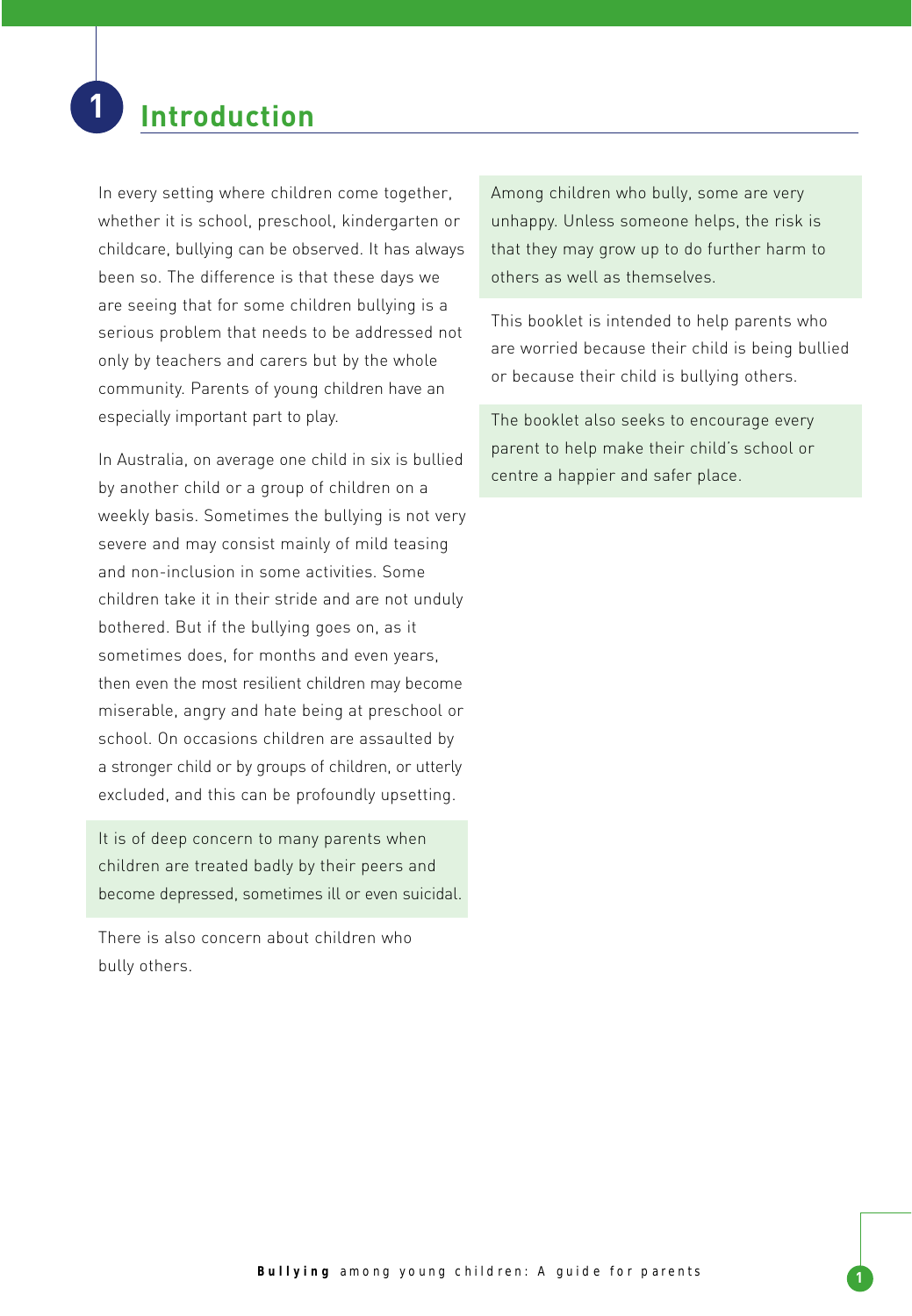Many children experience bullying behaviour at an early age. Even at preschools and kindergartens bullying can be observed. Here, for example, is a description of one incident from among hundreds recorded by a research psychologist at preschools in Australia.

'Jim (a preschool boy) goes over to the corner where Sal is playing with a group of girls on a pile of pillows. He growls at them, puts his face very close to theirs and grimaces. They scream and grab the pillows around them. Jim tells them to share the pillows. He then lies down on the pillows and the girls say "we had them first". Jim does not respond and the girls move away, going back only to retrieve their shoes. Jim then moves from the pillows and gets a piece of string. He grabs Sybi and puts the string around her neck, pulling it around her neck. Sybi cries. A member of staff comes over and tells him to play with Ian. He turns to Sybi and says "cry baby". Jim then goes over to Melanie and, while smiling, pulls her hair.'

Such bullying behaviour must be stopped not only for the sake of Sybi and Melanie and all other children who find themselves in similar positions, but also for the good of children like Jim.

People often have sad memories of being bullied when they were children at school, as in this recollection:

"When I was at primary school I got picked on non-stop for two years. No-one talked to me. I hadn't done anything to get blamed for and I still don't know the reason I got picked on. I wasn't any wealthier or poorer or from a different race. I used to cry myself to sleep every night. I was miserable … I'd hate to think this was happening to anyone else."

Parents of children who attend preschools, kindergartens and primary schools need to work closely with teachers to help recognise and address problems of bullying behaviour as soon as they arise – and before it is too late.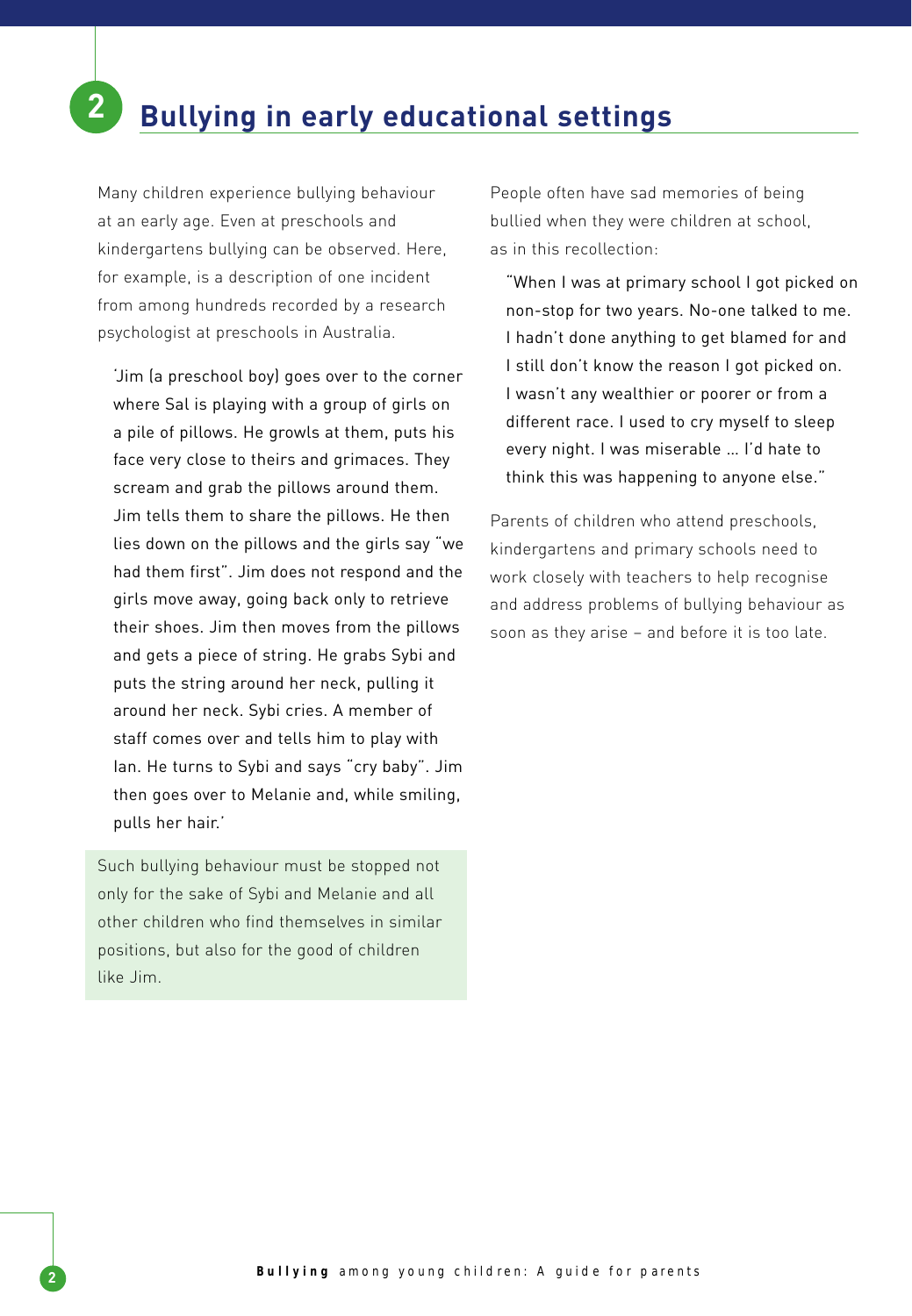## **3 What exactly is bullying?**

Parents need to be clear about what bullying is – and what it is not.

It is **not** about children of roughly the same strength or power arguing or quarrelling or getting into the odd fight about something.

Bullying occurs when somebody who is less powerful than another person or a group is deliberately and (typically) repeatedly hurt without in any way deserving that treatment.

The children doing the bullying enjoy what they are doing and the victim is unable to avoid being bullied.

### **These are some of the ways a child may be bullied by peers at school:**

- A child may be **physically** bullied by being continually struck or pushed around by another person or group.
- There may be **repeated threats** of what is going to happen next.
- **Property** may frequently be taken away or damaged.
- The bullying may be **verbal**, as in unpleasant name-calling and constant ridicule.
- A child may be bullied **indirectly** as happens when someone is excluded from an activity without reason or nasty rumours are spread about her or him.

Bullying may be carried out in any or all of these ways.

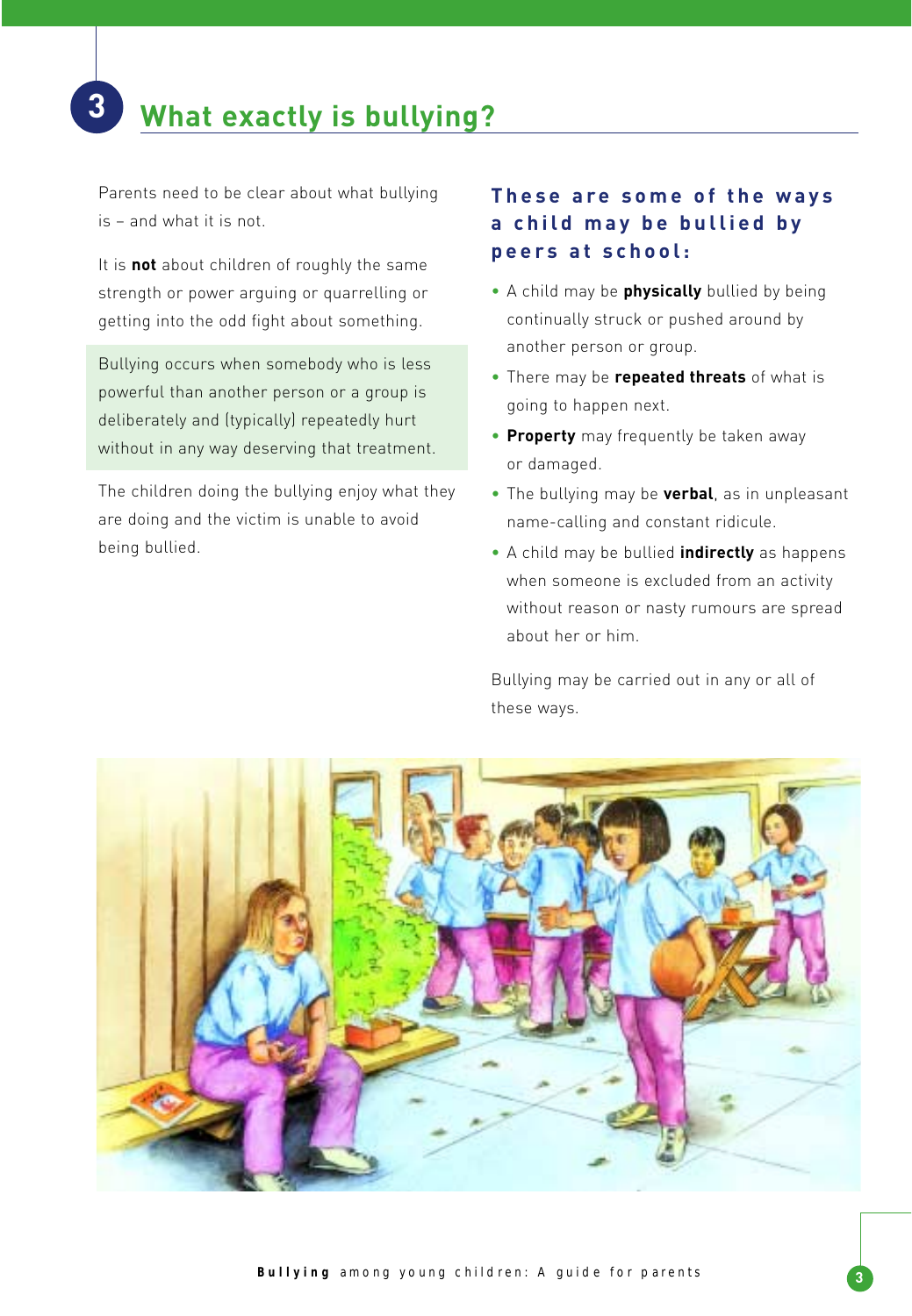## **4 Identifying bullying**

It commonly **begins** when a child is 'picked on' by another child or by a group of children, is unable to resist and lacks the support of others.

It will **continue** if the children doing the bullying have little or no sympathy for the child they are hurting, and especially if they are getting some pleasure out of what they are doing – and if nobody stops them.

It takes place mostly **outside** the centre or school building at free play, recess or lunchtime. It may also happen on the way to or from the school or centre, and especially on the school bus if there is not adequate supervision.

Bullying may sometimes occur **in the classroom**. Here it is usually of a more subtle, non-physical kind, such as cruel teasing, making faces at someone or repeatedly making unkind and sarcastic comments.

#### **Identifying bullying is sometimes not easy**.

Carers or teachers are often not present when it happens, and children are often reluctant to tell anyone.

Bullying needs to be brought out into the open. Parents should encourage children who are being bullied to tell and get help from people they can trust.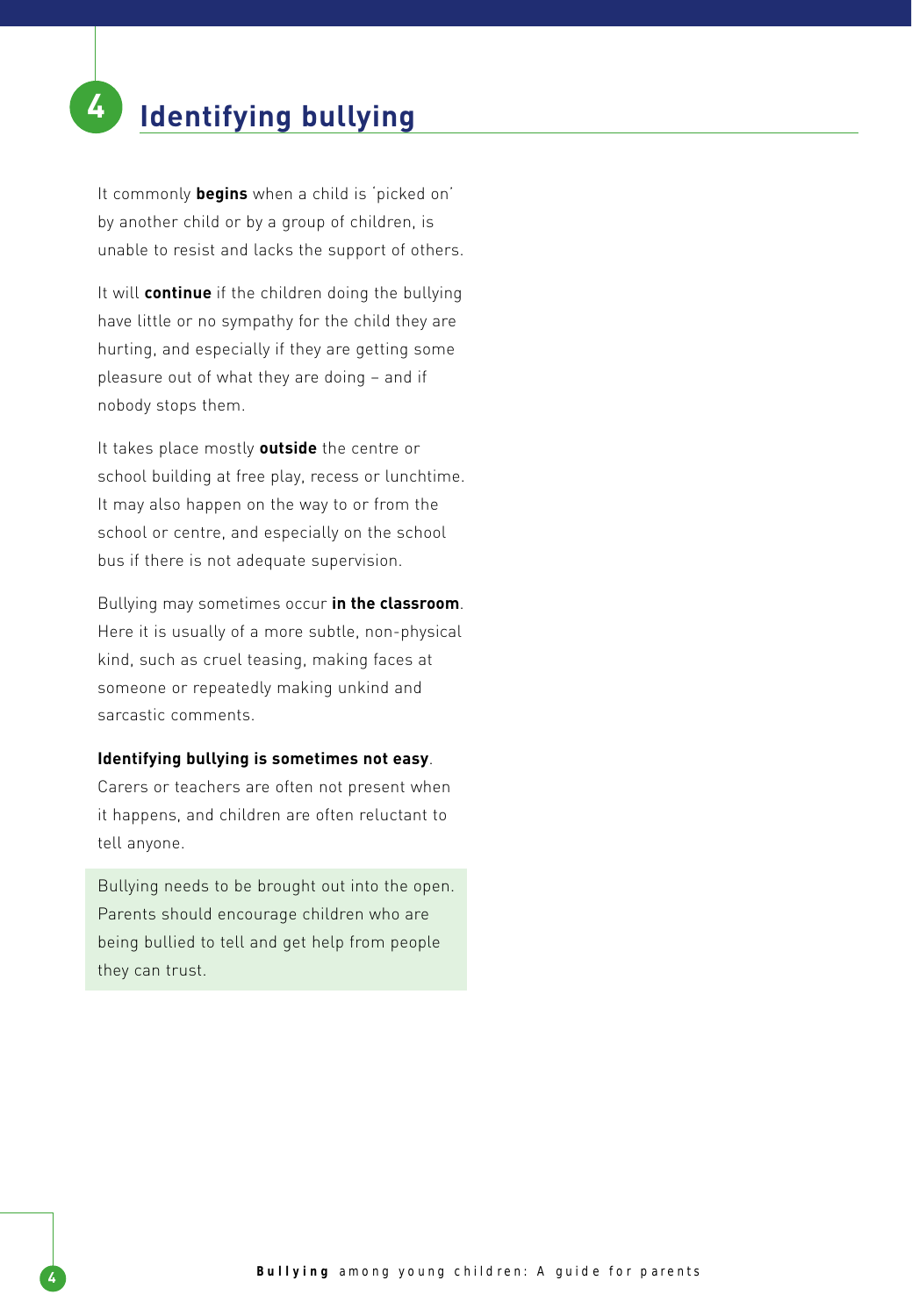# **5 Children watching bullying**

Bullying usually takes place when other children are present. What do these bystanders do?

- Commonly they simply **stand there and watch**. This may lead the bullies to think that nobody objects to what they are doing.
- Sometimes **they positively encourage the bully or bullies**, either by cheering them on, or in some cases joining in and ridiculing the victim.
- In a minority of cases someone may **object** by calling out to say it is unfair and should be stopped.
- Very occasionally, a child may go off and **tell** a teacher or carer what's happening.

If bystanders acted to discourage bullying when it occurred, much of the bullying would stop.

In some circumstances there are risks involved in intervening when someone is being bullied.

**With the help of parents and teachers** children can learn when it is safe to intervene and how they can do so.

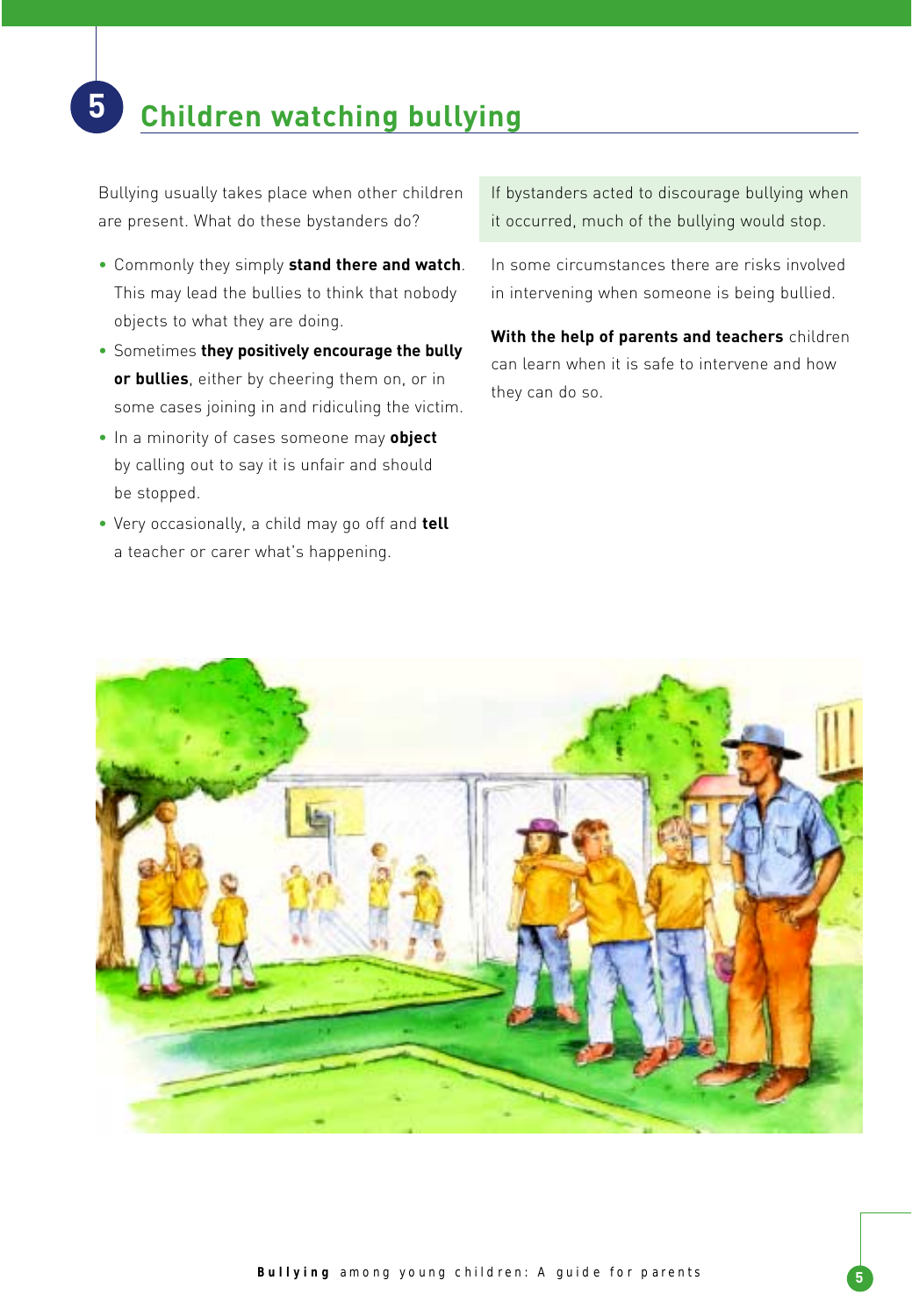## **6 Parents encouraging children to help the bullied child**

While it can sometimes be dangerous to rush in to restrain children who are attacking someone, a child can often do constructive things to counter the bullying and its effects on some children, such as:

- **Expressing disapproval** by refusing to be amused at what is happening; even walking away is better than just standing there.
- **Informing adults** when an incident of bullying occurs. It is not 'dobbing' to tell a teacher or carer. Children who are being bullied need to be helped by adults.
- Helping to **resolve conflicts** between children when they arise. Conflicts can sometimes lead to bullying. Some schools now teach children conflict resolution skills. Encourage children to apply what they have learnt.
- Offering **comfort and support afterwards** to a child who has been bullied.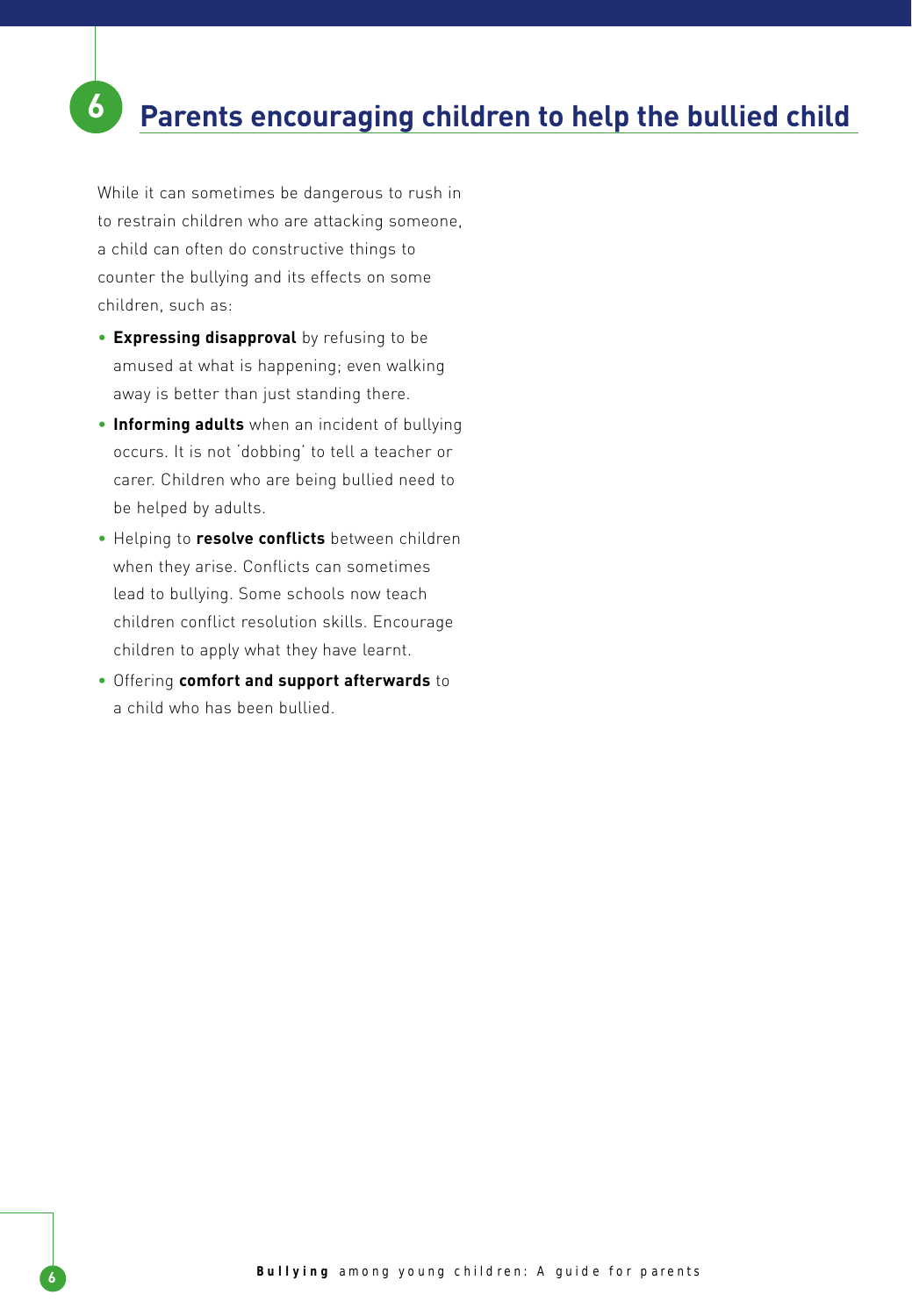## **7 The child who is victimised**

**Any** child can become a victim. Unfortunately the child who is victimised often thinks it is because there is something wrong or unacceptable about himself or herself. **And this is not so.**

It is true that some children are more likely to be bullied than others. Often they are quiet, sensitive children who easily become anxious and find it hard to defend themselves. Sometimes they belong to a group against which there is strong prejudice, for example, a minority ethnic group. Or they may be different from most other children in appearance or interest.

If the bullying is severe and prolonged and the targeted child is unable to overcome the problem or get help, the following can happen:

- The child may lose confidence and self-esteem.
- He or she may lose friends and become isolated.
- The child may become seriously depressed, disturbed or ill.
- The child may refuse to go to preschool or school.
- School work may suffer.
- The child may seek revenge and (in extreme cases) may use a weapon to get even.
- For years to come the child may distrust others and find it impossible to make friends.

Such a child needs support and help, especially from parents.

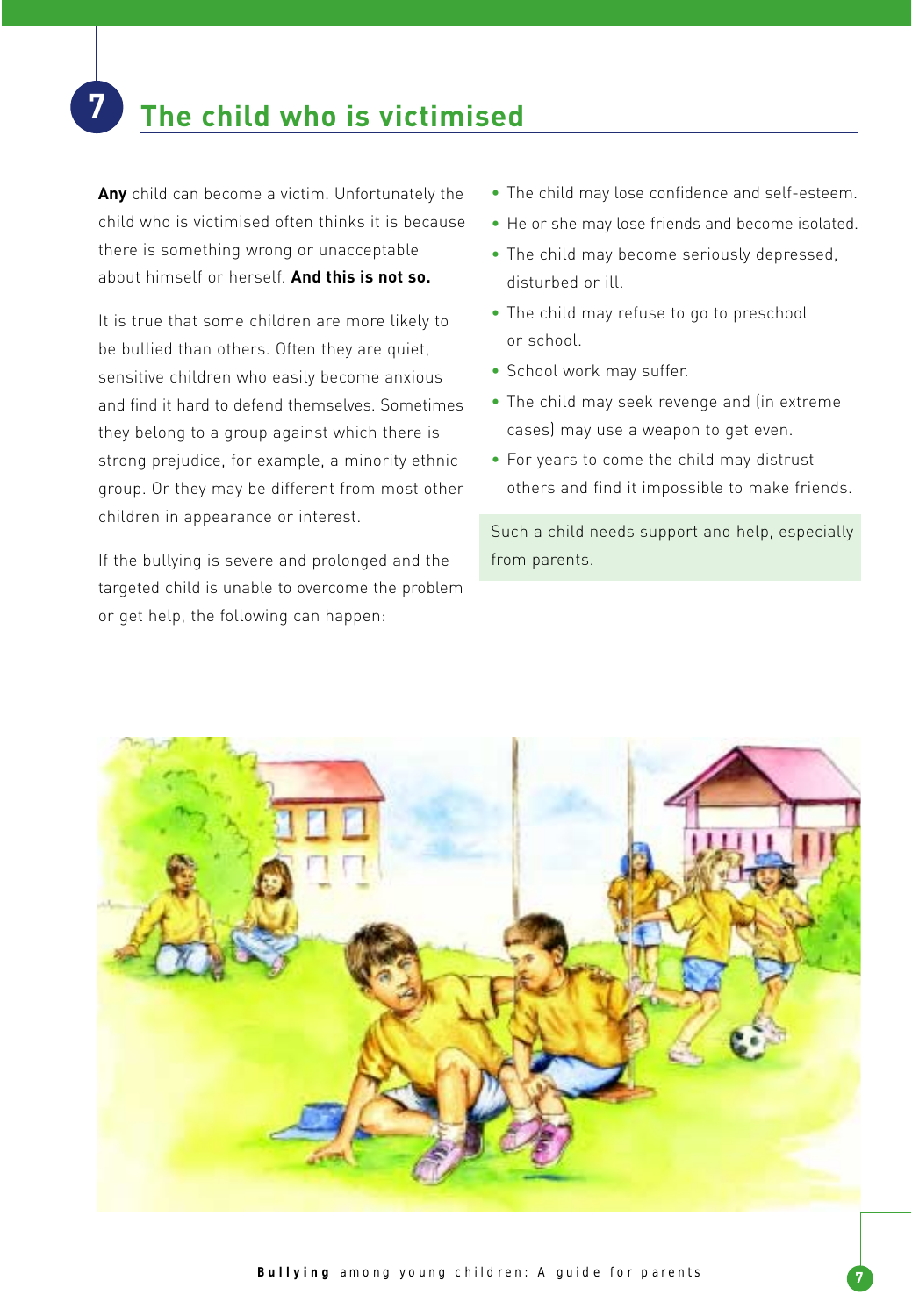Parents can help by being observant and noticing changes in mood and behaviour. For instance, a child may cry more easily, become irritable or experience difficulty sleeping. Younger children may find it difficult to explain what is wrong. Talking it over with a child's teacher or carer may lead to a better understanding of what is happening.

Simply listening sympathetically helps. Such support can reduce the pain and misery. It never helps to say it's the child's problem and that he or she must simply stand up to the bullies, whatever the situation. Sometimes this course of action is impractical, especially if a group is involved.

Nor does it help the child to be over-protective, for example, by saying: 'Never mind. I will look after you. You don't have to go to school'.

Here are some suggestions for talking with the child and trying to understand the situation from the child's point of view:

- Find out what has been happening and how the child has been reacting and feeling.
- Suggest to the child things to do when he or she is picked on. Sometimes by acting

assertively or not over-reacting, the bullying can be stopped. It is always much better if children, with a bit of good advice, can do something to help themselves.

- Explore with the child what leads up to the bullying. Very occasionally a child may be provoking others by annoying or irritating them, and can learn not to do so.
- Sometimes it is wise to discuss with the child what places it might be best to avoid, and, on occasions, whom to stay close to in threatening situations.
- Make a realistic assessment of the seriousness of the bullying and plan accordingly.

It is serious if the child is being assaulted, is afraid to go to school, kindergarten or the child care centre, is continually emotionally upset, can't sleep, can't concentrate, or is complaining of feeling sick or ill. In these cases, it is necessary to contact the place the child attends and seek help.

It is wise to resist any urge to sort out the problem directly with those who are doing the bullying. This usually makes matters worse.

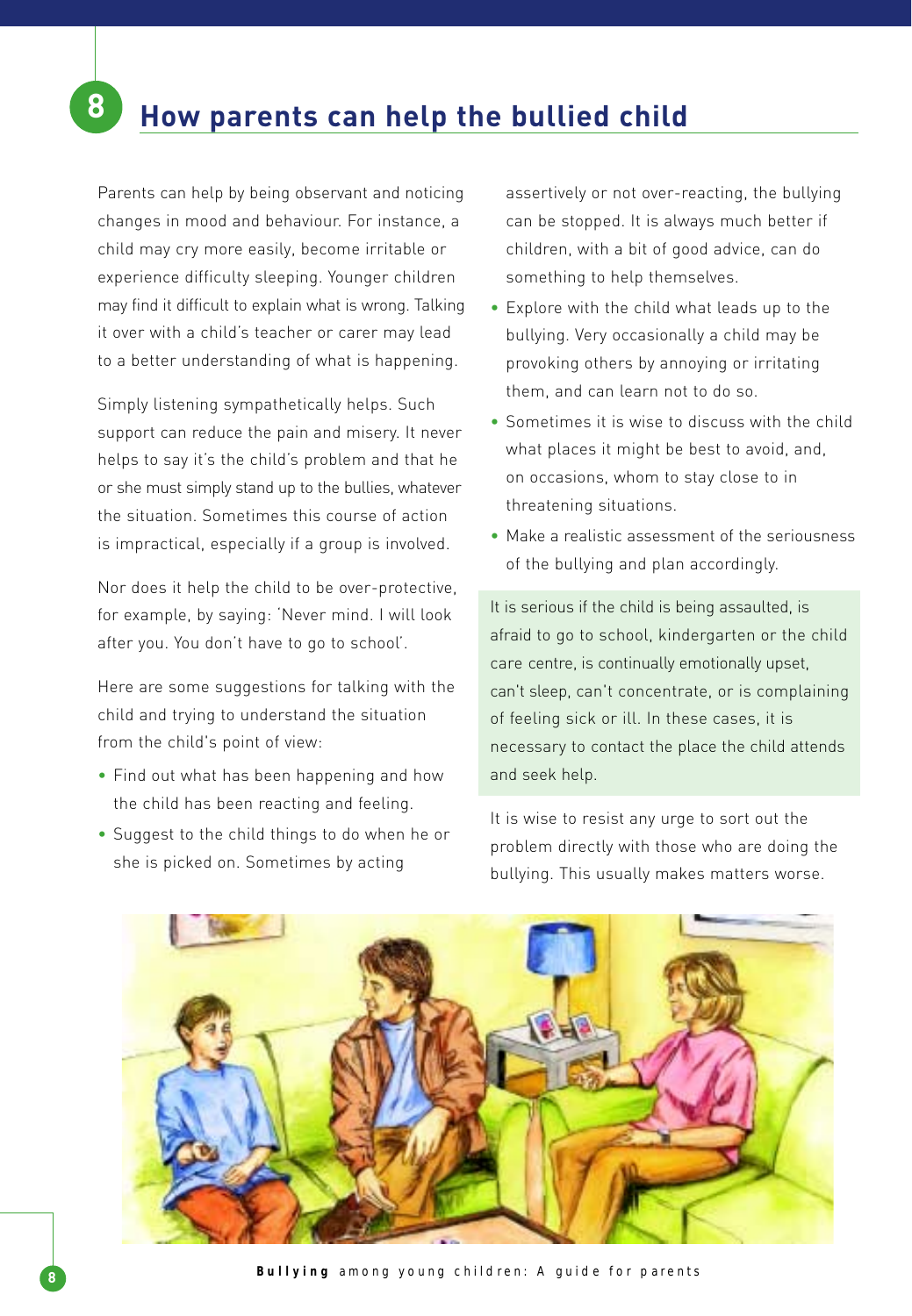## **9 The child who bullies others**

Children who bully are generally unconcerned about the people they hurt. Indeed they may enjoy hurting those they victimise. However, individual children may bully for different reasons, and it is useful for parents to know, if at all possible, **why** they are doing it.

Those who bully in a group often think they are just **having fun**. They do not seem fully aware of the hurt they are personally responsible for inflicting, because they are just going along with the group.

Some children who bully **feel hurt** themselves, sometimes because of unkind treatment in the home, and seek to take it out on somebody whom they can bully.

In some cases, children bully because they are trying to **get even** with somebody. It could be a person who used to be a friend against whom they now have a grudge.

A child may bully because he or she believes that members of some groups or types deserve to be treated badly, because of their race or ethnicity, their interests or their appearance. Such **prejudice** is at the root of much bullying.

Some children may bully because they get **admired** for bossing people around - and it makes them feel good, and safe from being bullied themselves.

Sometimes (but not always) they are **impulsive** children who find it hard to control their anger. They may lack the social skills to get on with people, although some are clever and manipulative.

Among children who bully there are some who are very unhappy. Often they have not learned to be cooperative and responsible individuals.

Knowing why a child bullies never excuses the bullying behaviour, but it can sometimes help parents know how best to change the way the child behaves.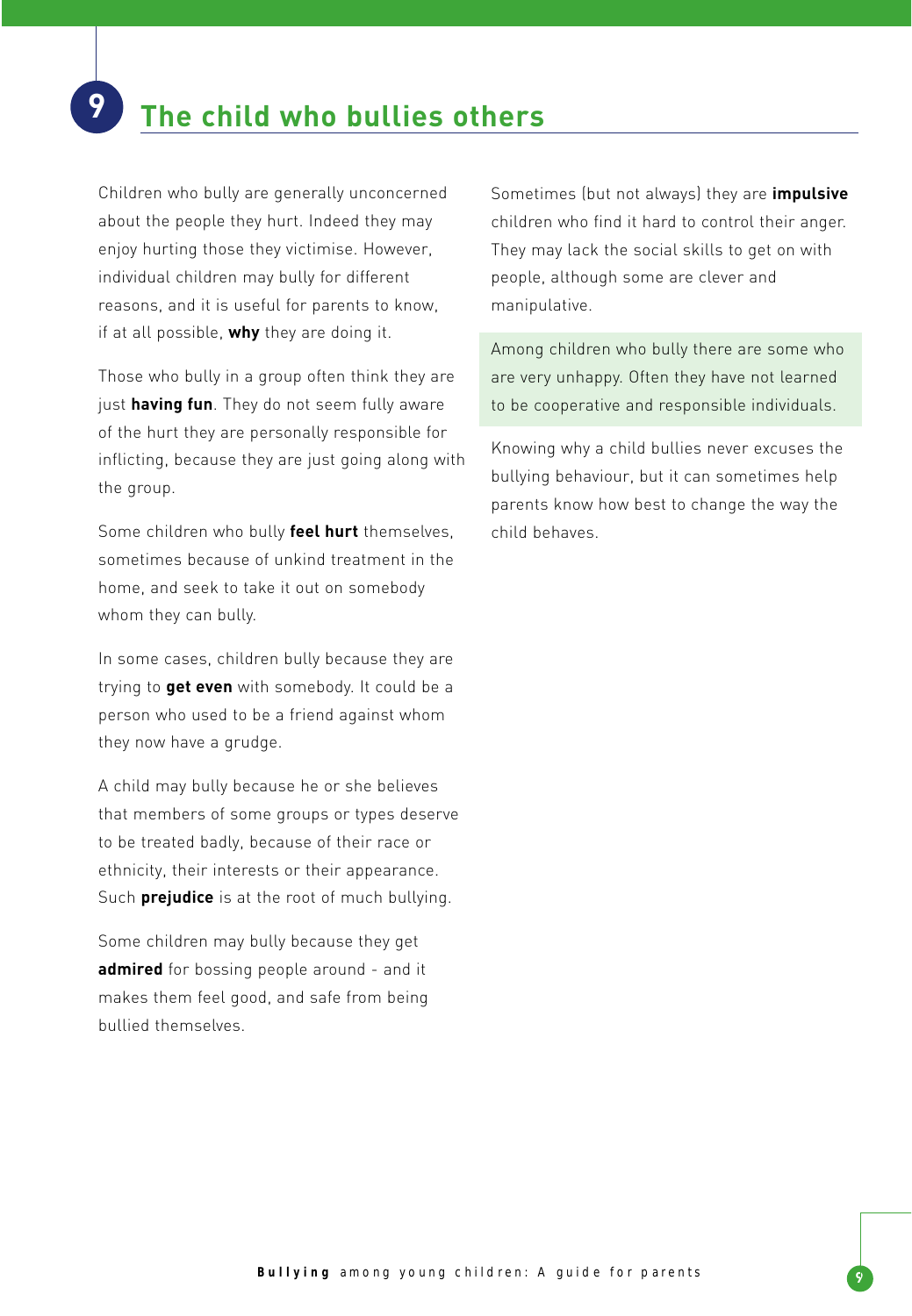# **10 How parents can help the child who bullies**

The child's bullying behaviour at school may come as a surprise to parents because the child may not bully at home. Parents of children who bully others should think carefully about why their child does so.

The possible reasons on the previous page may provide useful clues.

Parents should not assume that they are to blame for their child's misbehaviour, especially as the child gets older. But at the same time, they should ask whether they ever model bullying behaviour themselves, and whether the child is copying this behaviour.

Consider whether the child who bullies feels very frustrated in the home and wants to hurt others as a consequence.

Children who feel loved and not over-controlled at home are less likely to bully others.

When children start preschool or school they experience new pressures from peers and sometimes respond by trying to dominate whoever they can by bullying them.

Whatever the reason, even if the child thinks it is 'just fun', parents should firmly disapprove and insist that the bullying stop.

Often parents of children who bully are asked by teachers to help improve the situation. It is tempting to be defensive or to offer excuses. It is better to **focus on the bullying behaviour** that needs to change, not only for the good of the child but also for the good of others.

Rather than abuse or threaten a child who engages in bullying, parents may quietly share their concern for what has been happening to the victim and firmly insist that it must not happen again.

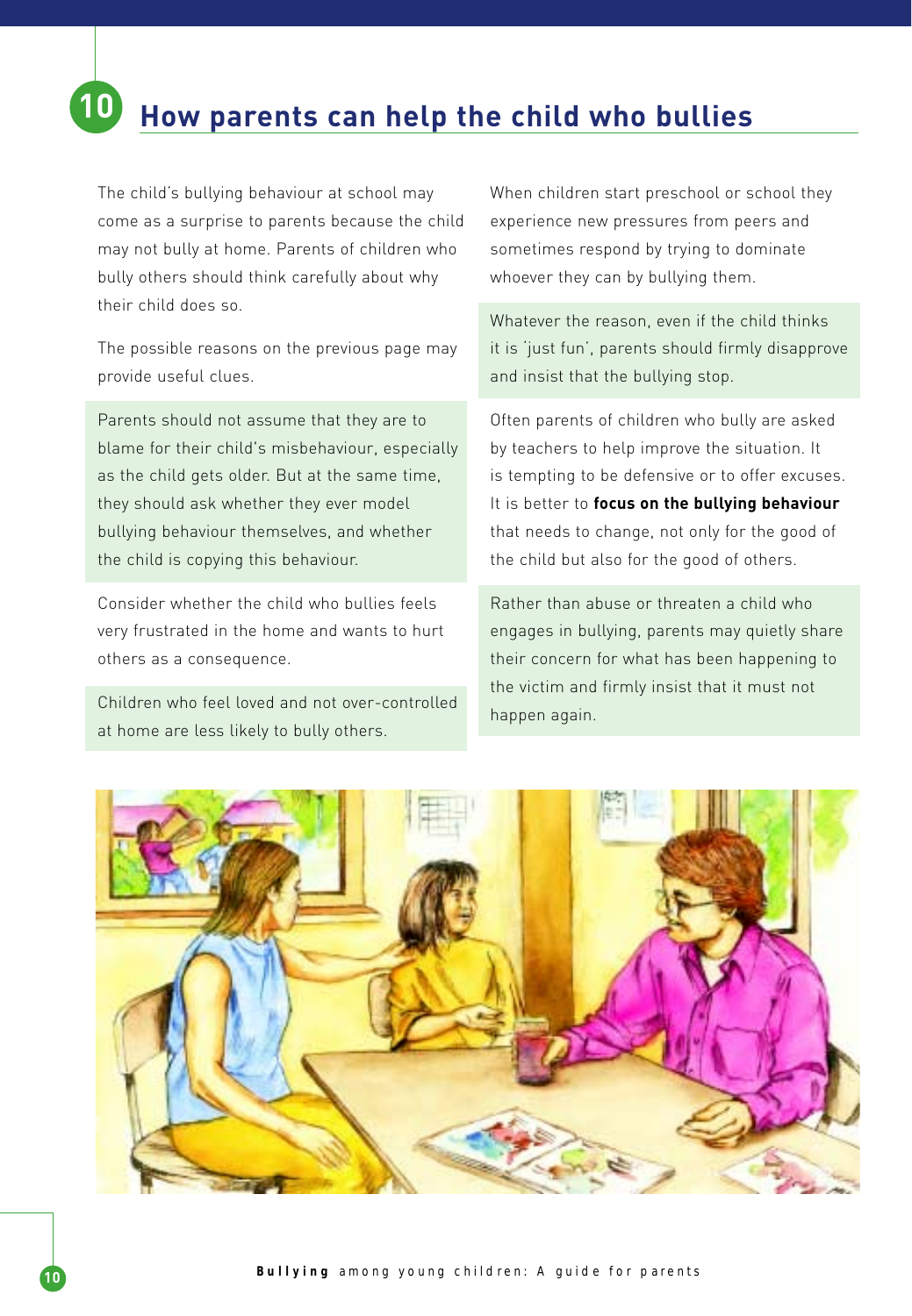Working with teachers is often necessary when a child becomes involved in bullying behaviour.

Parents of children who have been bullied by their peers **have a right** to seek help. Teachers **have a responsibility** to do what they can to help.

Parents of bullied children should be as clear as possible about when, where and how their child was bullied, how the child responded and how he or she was affected.

It is a common (and understandable) mistake for parents to get angry and accuse the school or centre of negligence. This often makes matters worse. Parents, however, have a right to a sympathetic hearing.

Parents and teachers need to cooperate to solve bully/victim problems.

When they meet parents, the school or preschool representative should focus on what is to be done to stop the bullying. Often action is needed **by both parties**.

A few children who are bullied may actually provoke such treatment and should be helped to avoid doing so. Many more children, however, have done **nothing** to bring on the bullying.

The school should be prepared to take decisive action by confronting the bullying behaviour, and involving the parents of children who bully.

Parents can often avail themselves of opportunities to attend meetings and be on school councils, and put forward their ideas on bullying.

Parents can ask that a sensible and **widely supported policy** to stop bullying be developed.

For its good name and for fair and efficient responding to bullying, a school or centre needs such a policy – and parents should insist upon it.

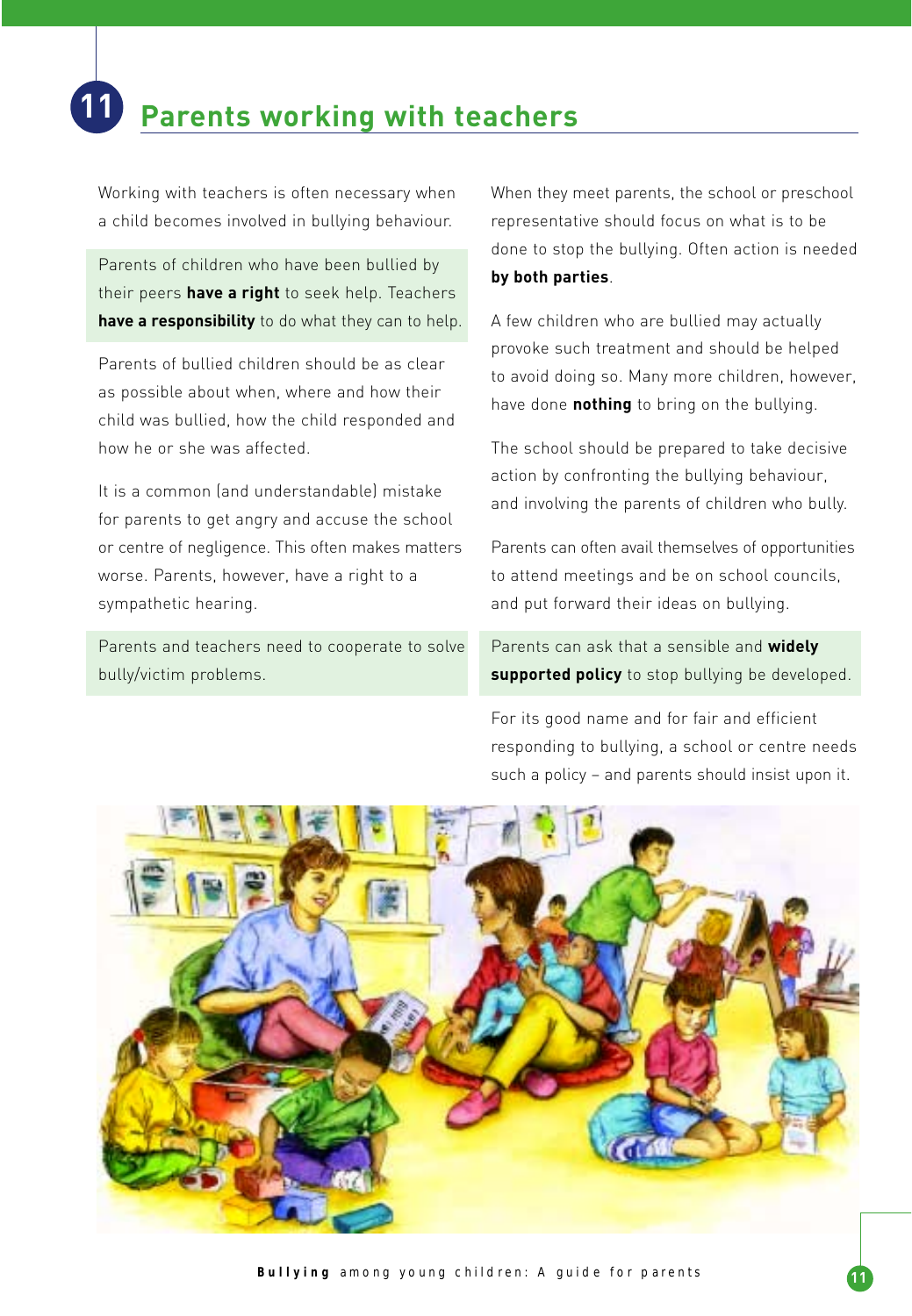## **12 Resources to help parents**

#### **Background reading**

There is an increasing number of books available that are helpful to parents who are concerned about the problem of bullying in schools. These include:

Berne, S. 1996, 'Bully-proof your child', Lothian, Melbourne.

Field, E. M. 1999, 'Bully busting', Finch, Lane Cove, Sydney.

Griffiths, C. 1997, 'What can you do about bullying? A guide for parents', Meerlinga Young Children's Foundation, East Perth.

National Crime Prevention, 2002. 'A meta evaluation of methods and approaches to reducing bullying in pre-schools and early primary school in Australia'. National Crime Prevention, Australian Government Attorney- General's Department, Canberra.

Olweus, D. 1993, 'Bullying at school: what we know and what we can do', Blackwell, Cambridge, MA.

Rigby, K. 1996, 'Bullying in schools – and what to do about it', ACER, Melbourne.

Rigby, K. 2001, 'Stop the Bullying. A handbook for schools', ACER, Melbourne.

Romain, T. 1997, 'Bullies are a pain in the brain', Free Spirit Publishing Co., Minneapolis.

Stones, R. 1993, 'Don't pick on me', Pembroke, Markham, ON.

Sullivan, K. 2000 'The anti-bullying handbook', Oxford University Press, New York.

Zarzour, K. 1999, 'The schoolyard bully', Harper Collins, Toronto.

### **Other resources on bullying in schools**

#### **Websites**

These websites include practical advice about bullying at school for parents and families: http://www.bullyingnoway.com.au http:// www.curriculum.edu.au/mctyapdf/ natsafeschools http://www.bullying.org/help.html http://www.kidshelp.com.au/INFO7/linksforpare nts.htm http://www.nobully.org.nz/advicep.htm http://www.lfcc.on.ca/bully.htm http://www.ianr.unl.edu/pubs/family/nf309.htm http://www.scre.ac.uk/bully/bother.html http://www.dfes.gov.uk/bullying/ http://www.education.unisa.edu.au/bullying/ http://www.parenting.sa.gov.au/pegs/29.pdf

#### **Counselling resources**

Children can receive professional counselling on bullying problems from Kids Help Line. The free-call number is 1800 551 800.

A Parent Help Line is available in: ACT on (02) 6205 8800; NSW on 13 20 55; Queensland on 1300 301 300; SA on 1300 364 100; Tasmania on 1800 808 178; Victoria on 13 22 89; and WA on 1800 654 432

A Crisis Line, for family and children issues, is available in the Northern Territory on (08) 8981 9277.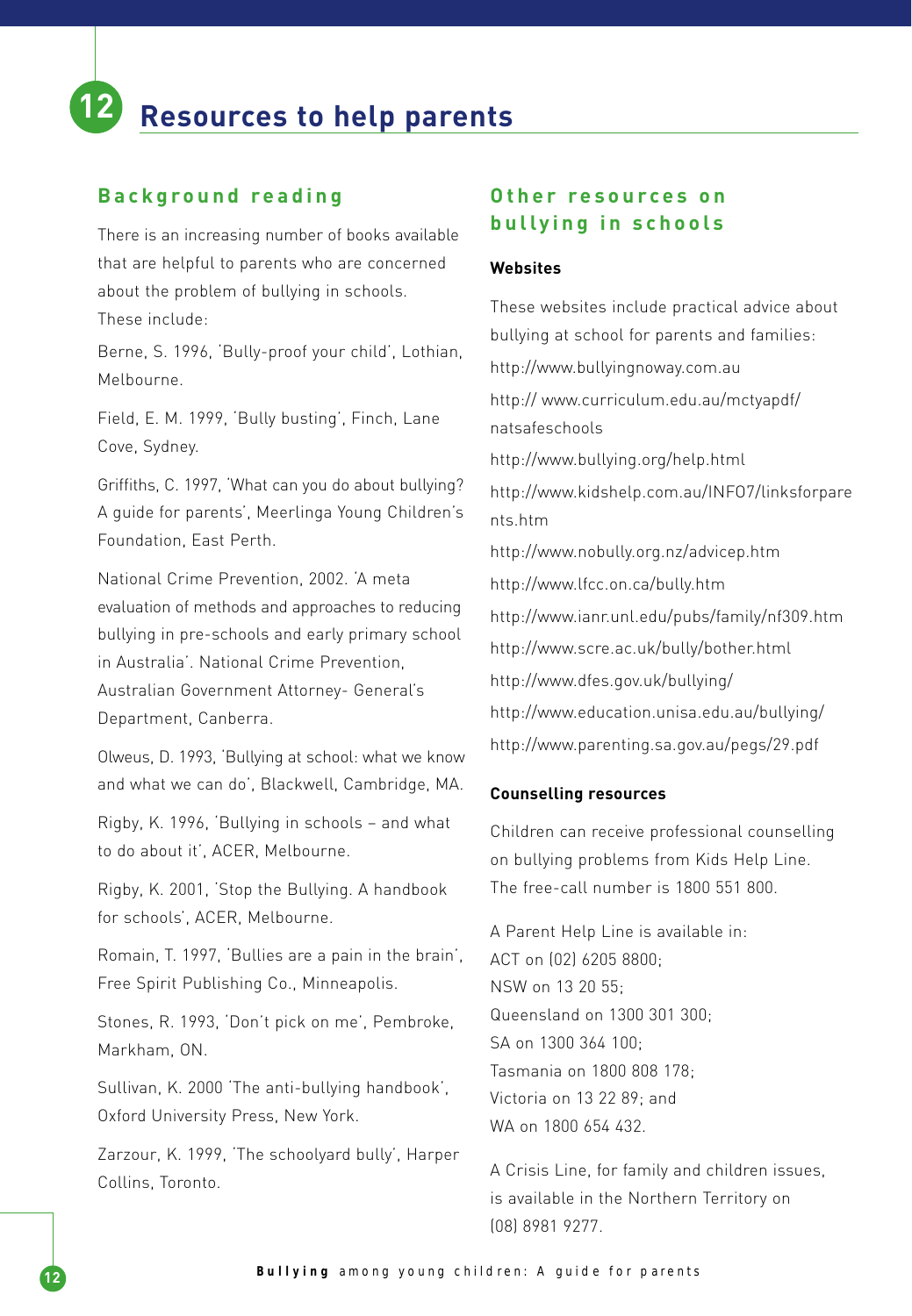| <b>Notes</b> |  |
|--------------|--|
|              |  |
|              |  |
|              |  |
|              |  |
|              |  |
|              |  |
|              |  |
|              |  |
|              |  |
|              |  |
|              |  |
|              |  |
|              |  |
|              |  |
|              |  |
|              |  |
|              |  |
|              |  |
|              |  |
|              |  |
|              |  |
|              |  |
|              |  |
|              |  |
|              |  |
|              |  |
|              |  |
|              |  |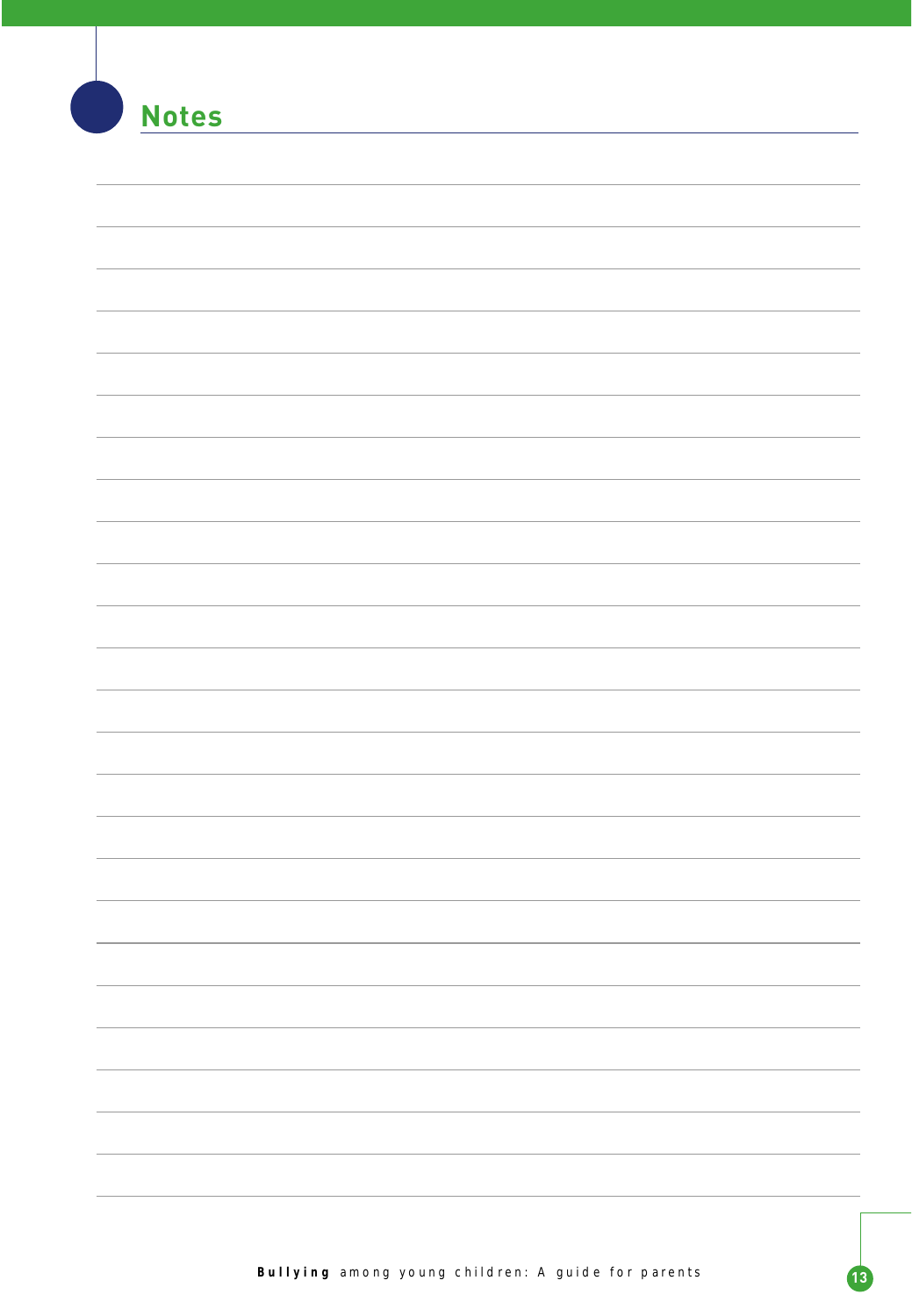| <b>All</b> | <b>Notes</b> |
|------------|--------------|
|            |              |
|            |              |
|            |              |
|            |              |
|            |              |
|            |              |
|            |              |
|            |              |
|            |              |
|            |              |
|            |              |
|            |              |
|            |              |
|            |              |
|            |              |
|            |              |
|            |              |
|            |              |
|            |              |
|            |              |
|            |              |
|            |              |
|            |              |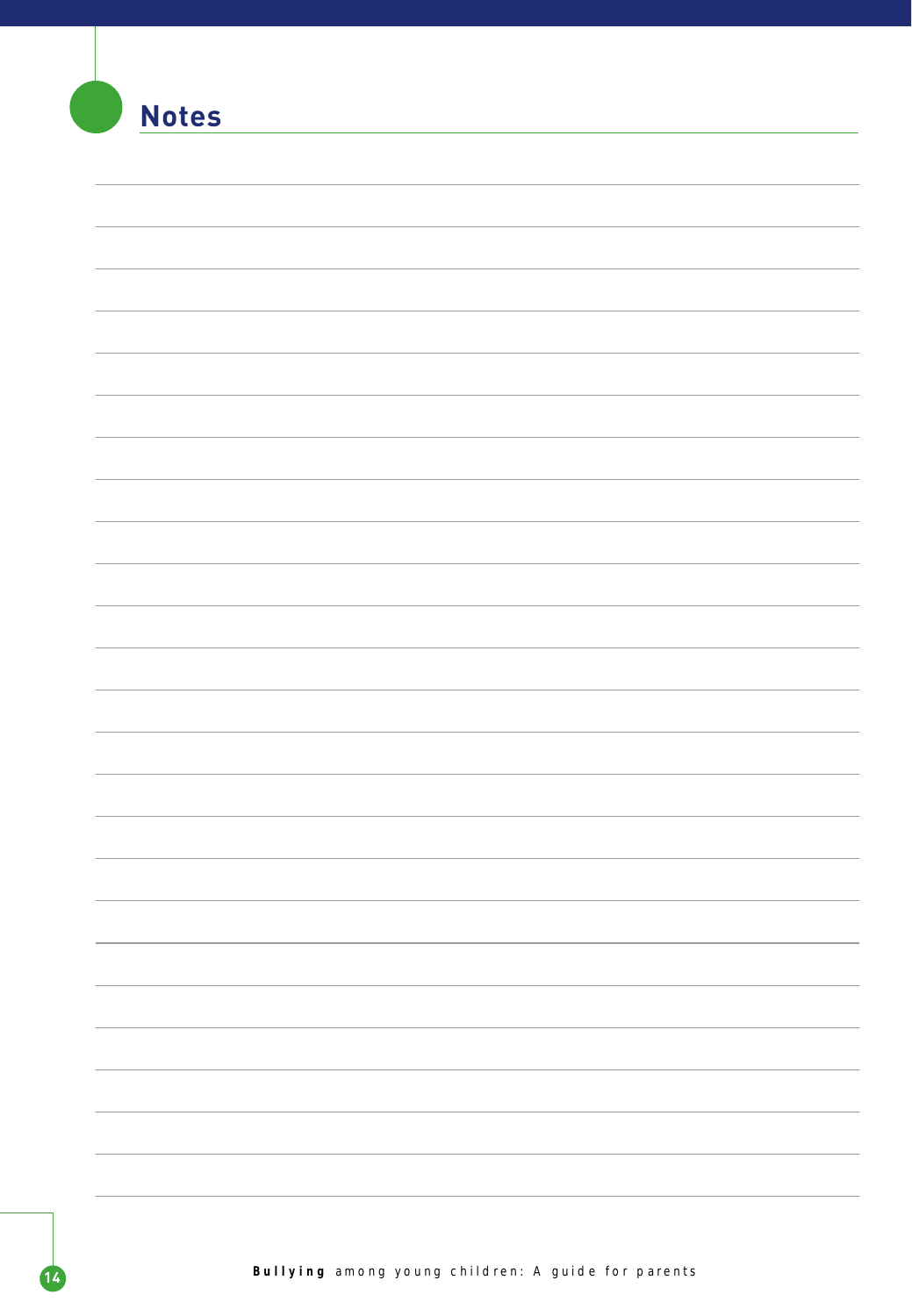| <b>Notes</b> |  |
|--------------|--|
|              |  |
|              |  |
|              |  |
|              |  |
|              |  |
|              |  |
|              |  |
|              |  |
|              |  |
|              |  |
|              |  |
|              |  |
|              |  |
|              |  |
|              |  |
|              |  |
|              |  |
|              |  |
|              |  |
|              |  |
|              |  |
|              |  |
|              |  |
|              |  |
|              |  |
|              |  |
|              |  |
|              |  |